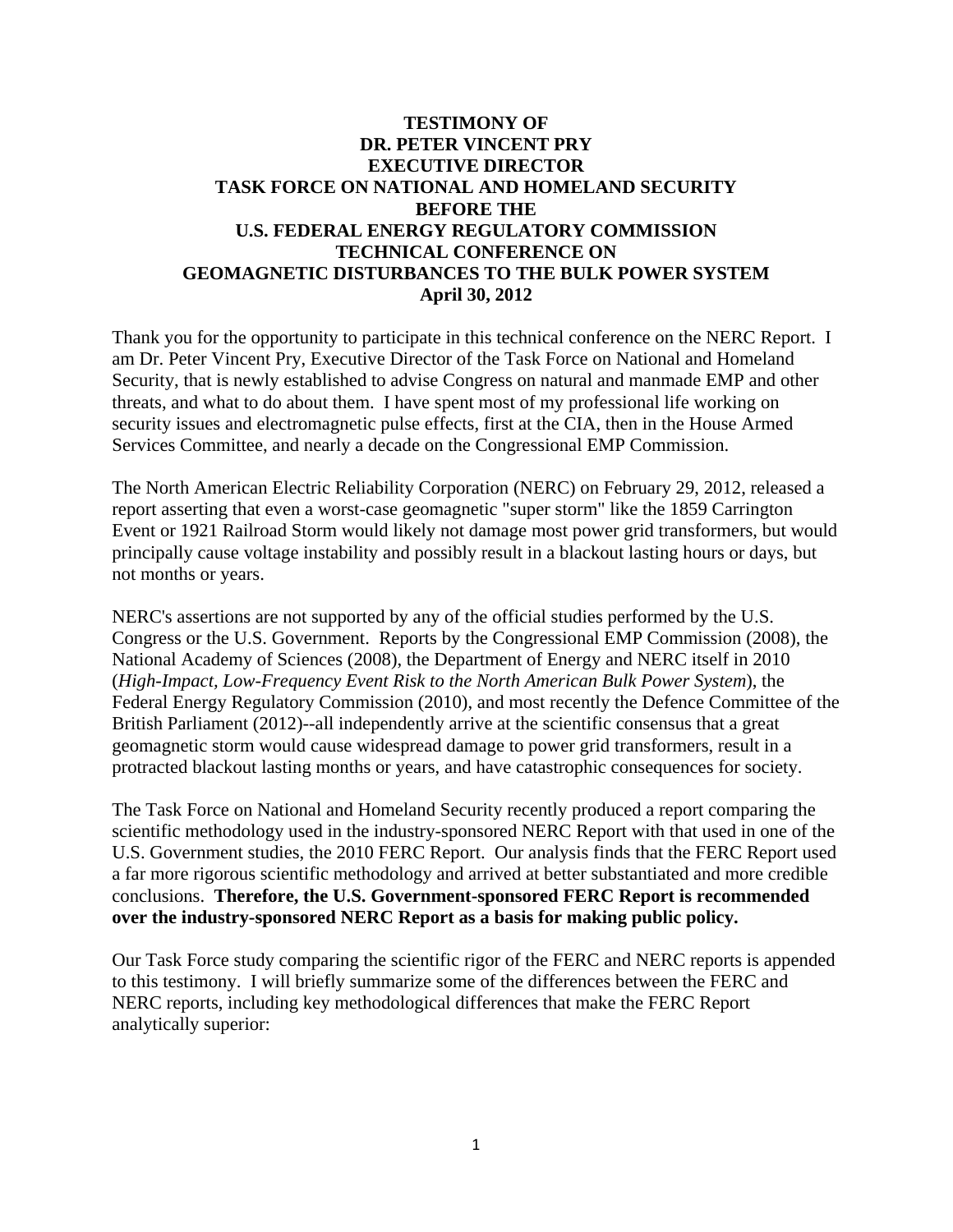- The FERC Report concludes that power could be interrupted to as many as 130 million Americans for several years, while the NERC Report concludes that the most likely worst-case scenario is a blackout lasting hours or days.
- The FERC Report relied on a four-part quantitative model of geomagnetic disturbance effects on the U.S. power grid to develop conclusions and recommendations, while the NERC Report relied on meetings of industry employees in lieu of data collection or event investigation.
- The FERC Report was developed by a technical consultancy specializing in electromagnetic effects studies for the U.S. Department of Defense and was reviewed by multiple U.S. Government agencies, while the NERC Report was the product of a so-called Geomagnetic Disturbance Task Force with membership consisting only of representatives from electricity generation and transmission companies. In contrast to the FERC Report, no expert on geomagnetic storms and natural electromagnetic pulse (EMP) effects participated in actual drafting of the NERC Report.
- The FERC Report represents the consensus view of many scientists, laboratories, and U.S. Government agencies. In contrast, the NERC Report does not even represent the consensus judgment of its own GMD Task Force, but contradicts earlier GMD Task Force drafts, the final draft having been written in secret by a small group of NERC employees and electric utility insiders.
- The FERC Report employs a proven computer model to predict specific geographic areas expected to experience power grid collapse during a major geomagnetic disturbance, while the NERC Report discusses how such models might be developed in the future.
- The FERC Report predicts internal heating as a likely mechanism of transformer damage based on experience from actual geomagnetic disturbance events, while the NERC Report makes the extraordinary and unsupported claim that likely collapse of the power grid would prevent transformer overheating and damage.
- The FERC Report presents statistical research that the U.S. transformer fleet is on average over 30 years old and therefore is at risk to damage from internal heating during geomagnetic disturbance, while the NERC Report contains no statistical data on transformer age.
- The FERC Report contains a transformer-by-transformer assessment of equipment at risk during geomagnetic disturbance, while the NERC Report discusses how such an assessment might be performed in the future using "engineering judgment" and data from equipment manufacturers. The NERC Report's unsupported claim that a severe geo-storm is unlikely to result in a long-term blackout appears calculated to discourage any such future assessment.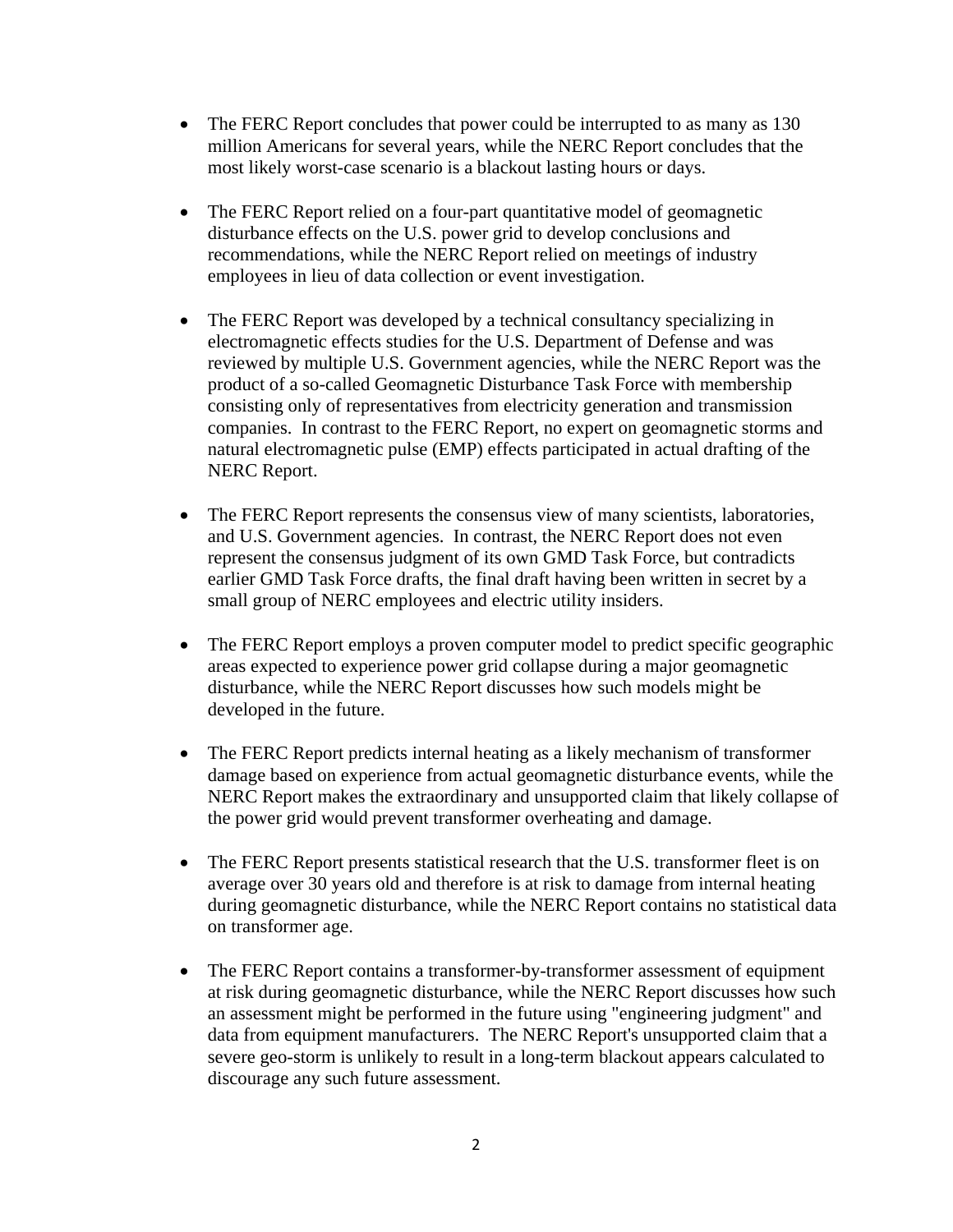• The FERC Report contains pictures of transformer damage at the Salem nuclear power plant in New Jersey in the aftermath of the same geomagnetic storm that caused the March 1989 Hydro-Quebec blackout, while similar pictures and corresponding data were removed from the published version of the NERC Report.

Another recent independent assessment of the NERC Report, by the Electric Infrastructure Security Council (EISC), finds that the NERC Report makes unsubstantiated assertions, lacks analytical rigor, and is demonstrably wrong on issues of vital importance to electric grid security from a severe geomagnetic storm. The EISC Report is appended to this testimony.

I will quote some of the key criticisms of the NERC Report made by the EISC Report.

The NERC Report asserts: "The most likely worst-case system impacts from a severe GMD [Geo-Magnetic Disturbance] event...is voltage instability caused by a significant loss of reactive power....NERC recognizes that other studies have indicated a severe GMD event would result in the failure of large numbers of EHV transformers. The work of the GMD Task Force documented in this report does not support this result..."

The EISC analysis of the NERC Report finds: *Upon careful review of the report, we were unable to find any supporting material for such a definitive claim, which appears to be a significant departure from all previous report drafts and, indeed, from all previous U.S. Government studies. We were disturbed to find that relevant data that could conflict with this conclusion has apparently been removed from the report, including photographs and other evidence of GMD transformer damage that appeared in previous report drafts.* 

*Since the report's definitive, positive claim could discourage efforts to protect the U.S. from possible severe GMD-related grid damage, it must, of course, be backed up by extensive transformer data collection, review and corresponding detailed electrical and thermal modeling. While such data collection and analysis were identified as urgent needs in the deliberations of the task force, this effort has not yet taken place, or even initiated, to our knowledge. In fact, the above, definitive assertion in the report is likely to discourage any such effort....* 

*Nothing cited in the report supports the claim that voltage instability is "most likely."* 

Contrary to the NERC Report, the EISC Report finds that: *There is no known evidence that voltage instability would be a worst case scenario. While there is broad agreement among GMD Task Force members that GICs* [Ground Induced Currents] *would give rise to harmonic generation in transformers and increased reactive power losses, leading to voltage instability, there appears to be no basis for asserting that voltage instability is therefore the "worst case." The embedded implication seems to be that the grid would "self-protect" during a GMD event, with voltage instability causing a blackout before serious equipment damage occurs. This, however, is better described as a "best case" scenario compared to the actual "worst case" scenario where many transformers are damaged or destroyed.* 

Contrary to the NERC Report, the EISC Report finds that: *There is no evidence of grid "selfprotection" in previous GMD events. In fact, among the GMD events cited within the report,*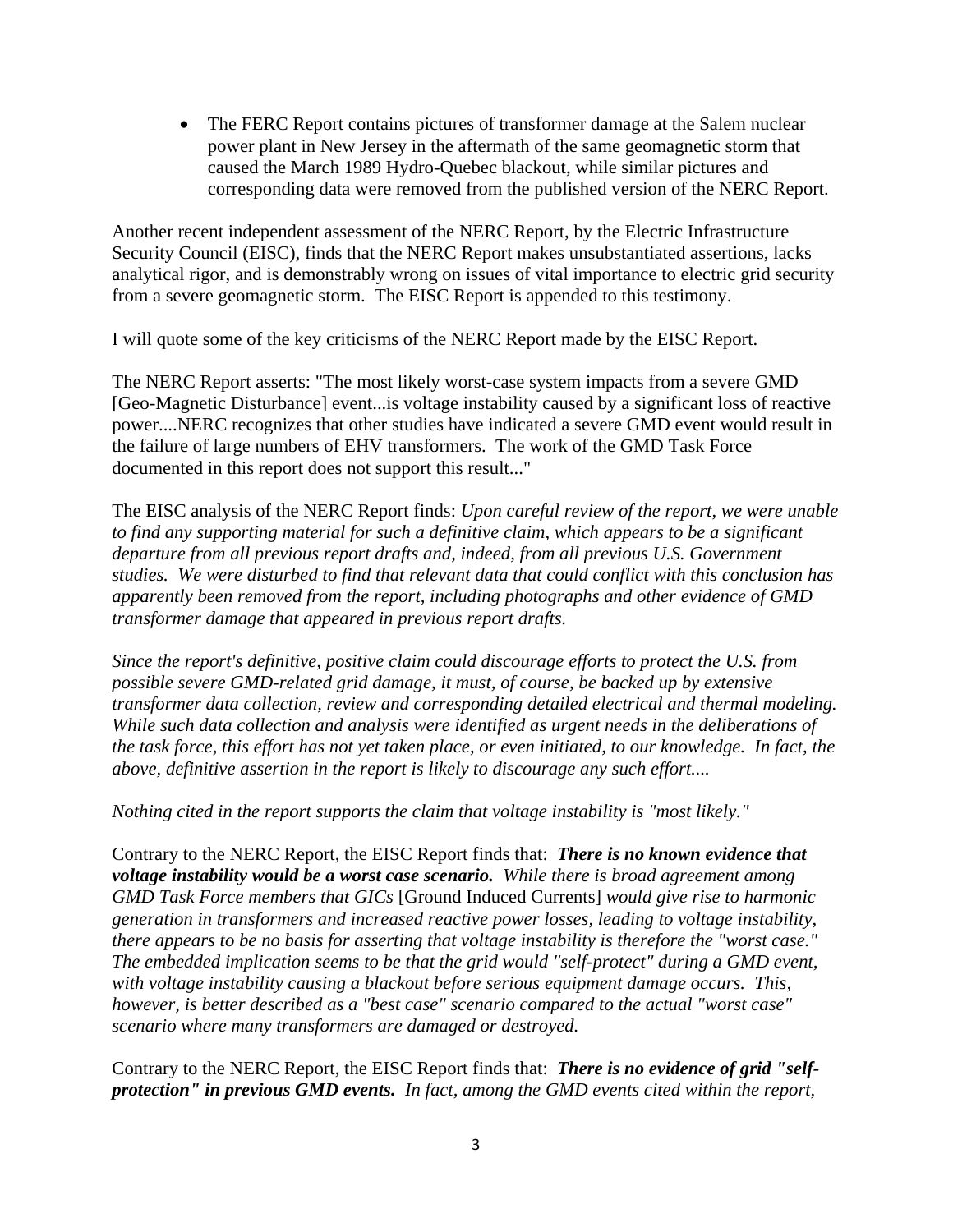*there is no evidence of blackouts resulting in transformer protection. In the 1989 Storm, for example, the entire Quebec grid blacked out within 90 seconds due mostly to system instability. But even with a collapse this sudden, two transformers were still damaged. In the U.S. during the same storm, a transformer in New Jersey was destroyed with no accompanying voltage instability-induced blackout. During the 2003 Halloween storm in South Africa 14 transformers were damaged, with no blackout occurring during the storm itself.* 

Contrary to the NERC Report, the EISC Report warns: *Hoping for mutually compensating failures in a severe GMD event is not sound engineering practice. It is, in any case, not normal engineering practice to count on mutually compensating accidents in the midst of a massive failure mode to compensate for known system vulnerabilities. Responsible engineering practice is to ensure critical systems have no single-point failures, and are inherently robust against known, severe risks.* 

New concerns, heightened by the approaching solar maximum, over the possible recurrence of another great geomagnetic storm, like the 1859 Carrington Event or the 1921 Railroad Storm, have produced threat assessments by multiple government agencies--including some of the world's best scientists and engineers. Indeed, the Congressional EMP Commission studied the threat from a great geomagnetic storm for nearly a decade, and warned that such an event could be as catastrophic for the entire nation as a nuclear EMP attack by a high-yield thermonuclear weapon detonated at high-altitude over the geographic center of the United States. For the Congress, the judgments of Congressional Commissions are supposed to be--and historically have been-- definitive for the purposes of making public policy. With reports from the Congressional EMP Commission, NASA and the National Academy of Sciences, the previous NERC and Department of Energy Report, the FERC Report, and the UK Defence Committee Report--all these studies projecting potentially catastrophic consequences, any credible organization undertaking to minimize these concerns must subject itself, and be subjected by others, to the highest possible standards of scientific scrutiny and thorough peer review.

When NERC challenges the existing scientific consensus among all studies done by the Congress and the U.S. Government that universally conclude a great geomagnetic storm would pose an existential risk for tens of millions of Americans, the NERC assumes personal and organizational responsibilities to at least meet, if not exceed, the high technical and scientific standards of analysis and proof achieved by the Congressional EMP Commission and other U.S. Government studies. But the NERC Report does not even meet NERC's own, ordinarily less vigilant, standards of self-scrutiny and peer review, and certainly does not rise to the level of especially diligent, cautious and comprehensive data and modeling review demanded by an issue of such vital importance. Along with many other participants and members of NERC's GMD Task Force, we hope that the NERC Report will be retracted, and a suitable due diligence process review initiated to ensure that procedural and analytical problems are corrected, and an unimpeachable process put in place designed to assure the broadest possible scrutiny.

We urge the NERC Report's authors to recognize that their report, unique among all others in its optimistic assertions, could contribute to a possible failure to harden the U.S. grid against a severe geomagnetic storm. The electric grid alone is not at risk. Everything in our modern society depends, directly or indirectly, upon electricity, including all the other critical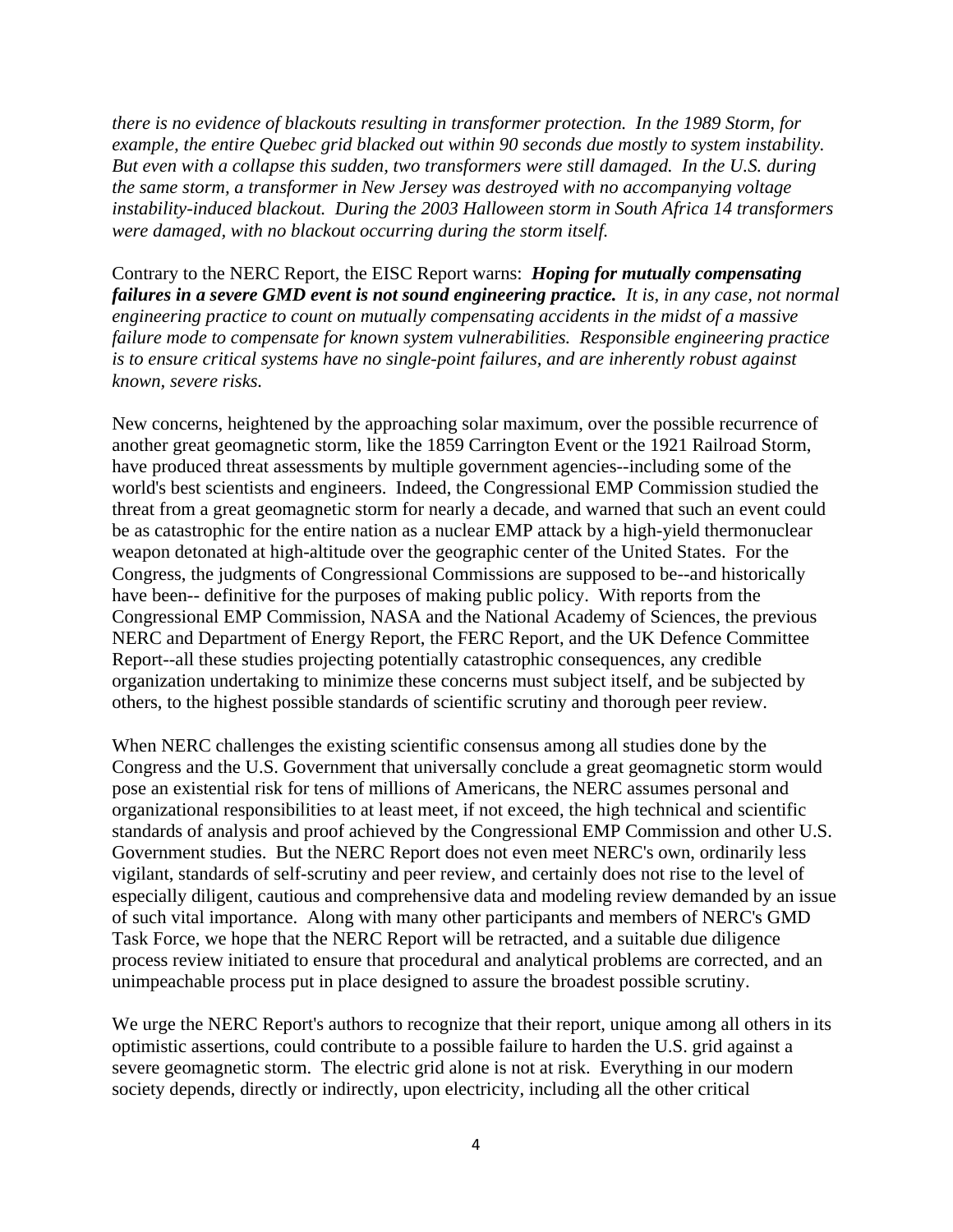infrastructures--communications, transportation, banking and finance, food and water--that sustain modern civilization and the lives of 300 million Americans. If a great geomagnetic storm proves to be catastrophic, as all previous U.S. Government studies have warned would be the case, the NERC could be responsible for contributing to an unprecedented national catastrophe.

What is to be done to increase our understanding of the threat to the electric grid and to advance protection of the electric grid on an accelerated basis, given the already known severity and proximity of the threat?

**Continued study of the natural EMP threat from geomagnetic storms and solutions to protect the grid should not be led by NERC.** NERC by publishing its "junk science" report deliberately crafted to mislead policymakers and the public, that grossly understates the real threat to society from severe geomagnetic storms, has impugned its own credibility for key policymakers and the public that NERC is supposed to serve. NERC has further impugned its own credibility by making personal attacks in the press on experts and groups that disagree with NERC, falsely maligning reputations and trying to damage the careers of some of our nation's best experts. Perhaps most egregiously, NERC has lost credibility by aggressively lobbying Congress to oppose legislative initiatives designed to protect the electric grid from all EMP threats, including geomagnetic storms.

NERC can no longer pretend to be an objective scientific and technical partner with the U.S. Government in assessing and protecting against threats to the electric grid when, in fact, NERC is just a lobby for the electric power industry.

**Instead of NERC, a truly objective and trustworthy actor is needed to lead continued study of threats to the electric grid, and solutions.** On my short list of nominees for this leadership role are FERC, Oak Ridge National Laboratory, NASA and the National Academy of Sciences, NORTHCOM, the Defense Science Board Task Force on EMP, or my own Task Force on National and Homeland Security--which can mobilize for this work much of the original Congressional EMP Commission.

**NERC can begin redeeming itself and make an important contribution to protecting the electric grid by collecting data from industry and providing that data for analysis by objective, independent scientists and groups.** For example, we need to know basic facts about the national fleet of EHV transformers, their numbers, locations, types, and age. We need data, known to exist, on damage to EHV transformers caused by GMD events. We need access to industry archives so objective, independent researchers can look for possible connections between GMD events and transformer damage, connections industry may be incompetent or unwilling to see.

**Continued study should not focus only on GMD, like the NERC Report, but should follow an "all hazards" strategy**, as in the 2010 FERC Report, that examined all EMP threats--natural EMP, nuclear EMP, and non-nuclear EMP from radiofrequency weapons. Indeed, the Congressional EMP Commission went even beyond this in crafting recommendations that would mitigate not only all EMP threats, but "all hazards"--including cyber attack, sabotage, and natural disasters. The EMP Commission found that there are key nodes in the electric grid and other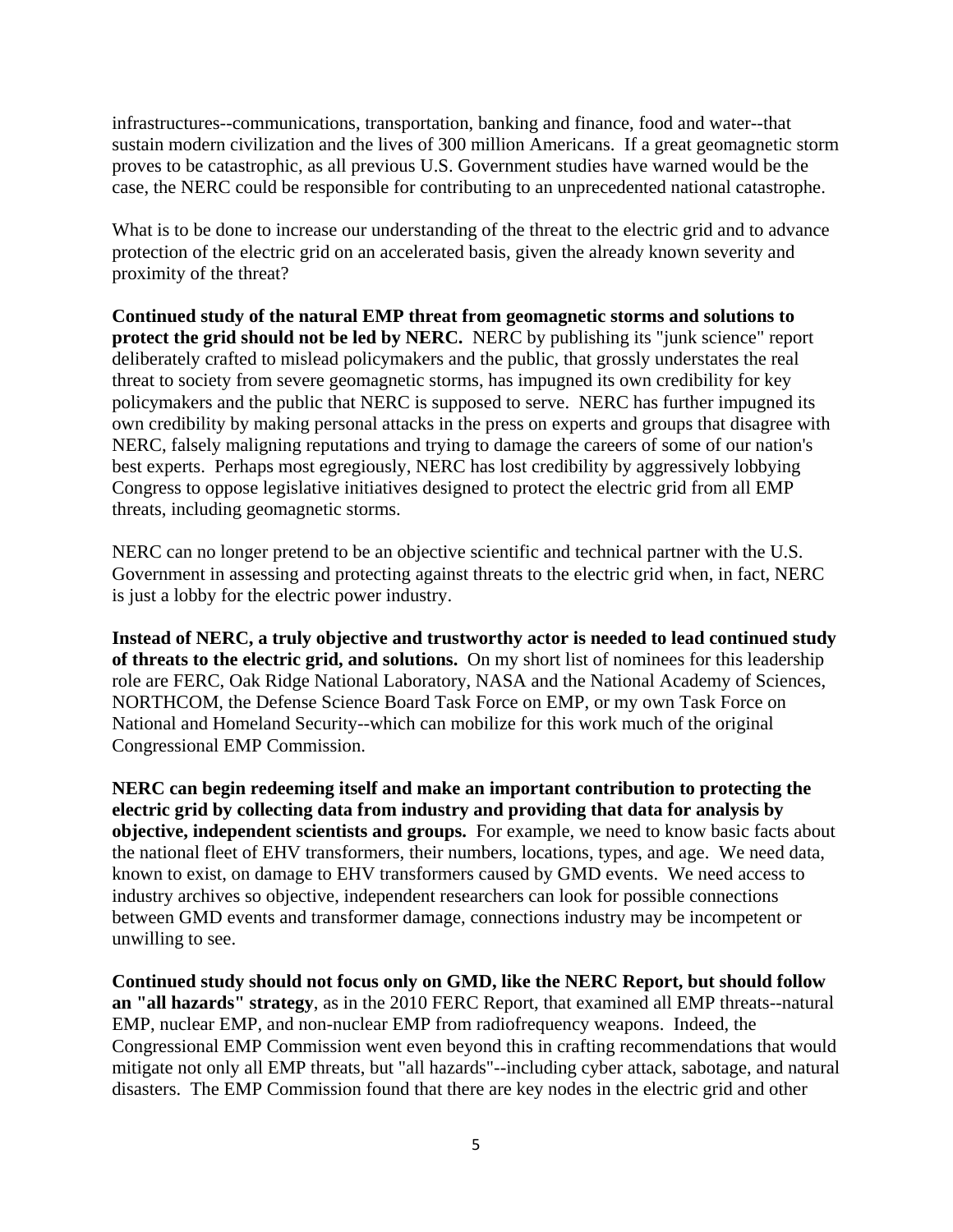critical infrastructures that, if protected, would significantly mitigate all threats. The EMP Commission also found that the "all hazards" strategy, because it tends to find common solutions to all threats, is by far the most cost-effective strategy.

**Continued study and research should not become an excuse for doing nothing.** We already understand geomagnetic storms and other threats well enough, and already know that the danger to society is great enough, to warrant taking immediate action to begin protecting the electric grid now.

**Passage of the SHIELD Act (H.R. 668) is necessary to put in place the legal authorities and financial mechanisms necessary to start grid protection now.** NERC should stop lobbying against the SHIELD Act and support its passage. If NERC continues to obstruct grid protection, thereby endangering national and homeland security, NERC should be decertified in its role as a partner with FERC and the U.S. Government on matters of national and homeland security relating to the electric grid.

**Pilot projects should be launched to protect the electric power grid from geomagnetic storms, nuclear EMP, cyber attack and "all hazards" in one or more states.** From pilot projects we can learn what works best, what is most cost-effective.

Perhaps a pilot project could be launched in Alaska, the state most vulnerable to natural EMP because of its location and a likely target for nuclear EMP attack because it hosts the National Missile Defense. Under Governor Sarah Palin, when she was running for Vice President, the Alaska legislature passed, and Governor Palin signed, a Resolution calling on the U.S. Government to help Alaska protect its electric grid from natural and nuclear EMP. This Resolution from the state government and people of Alaska, calling upon Washington to help protect Alaska from natural and nuclear EMP, is appended to my testimony. The current Lieutenant Governor of Alaska, Mead Treadwell, has long supported EMP protection. Protecting the Alaska electric grid would also significantly increase the security of the lower 48 states, because the continued flow of Alaskan oil is a vital national security interest. After a natural or nuclear EMP event that paralyzes the lower 48 states, the continued flow of Alaskan oil would be especially important to support recovery of the entire nation.

New York State is another possible candidate for a pilot program to protect their electric grid. New York State is among the most vulnerable of the lower 48 states to natural EMP because of its latitude, and to nuclear EMP because of New York City. Many political leaders and concerned citizens in New York support protecting the New York electric grid from natural and nuclear EMP. Indeed, the New York State Association of Towns and Villages, representing over 1,000 Mayors and Town Supervisors, passed a Resolution petitioning the White House to protect the New York State electric grid from natural and nuclear EMP. This petition from the Mayors and people of New York State is appended to my testimony. There is even a political activist group, EMPact America, headquartered in New York, dedicated to achieving EMP protection of the New York State grid, starting with the Niagara hydroelectric facility. The Niagara hydroelectric facility is a very important node in the national electric grid that, if protected, would help recover the northeast from a natural or nuclear EMP catastrophe.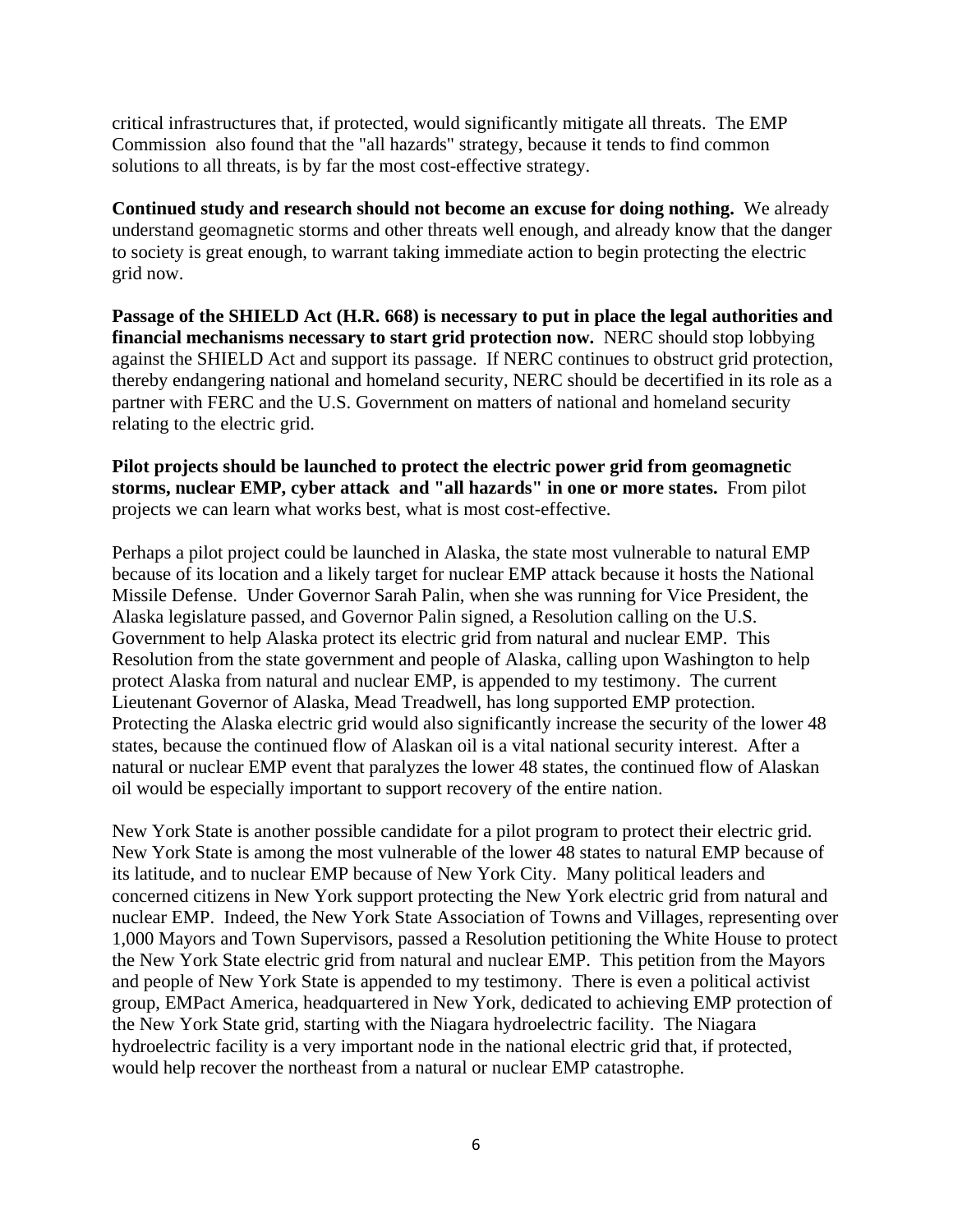The Texas grid is another candidate for a pilot project, as there is already interest among some Texas electric utilities in achieving natural and nuclear EMP protection. Indeed, our Task Force on National and Homeland Security has received very serious inquiries from several other states that want their electric grids protected from natural and nuclear EMP--and want to proceed on their own, without waiting any longer on leadership or help from Washington.

I only wish the wisdom and enthusiasm of these states for protecting their electrical grids and their people from an EMP catastrophe could be matched by the Washington elites who are supposed to be protecting them. As FERC Commissioner Cheryl LaFleur declared at the International Electric Infrastructure Security Summit, held on April 2011 in Washington, D.C., where the topic was the threat from natural and nuclear EMP: "We have done enough studies! It is time to act!"

Returning to the primary purpose of this technical conference--analysis of the NERC Report--in summary, let me emphasize again that the NERC Report is contradicted by all previous major studies. The Congressional EMP Commission, NASA and the National Academy of Sciences, the Department of Energy, FERC, the Defence Committee of Britain's Parliament, and even a previous NERC Report--all warn that a severe geomagnetic storm could result in a protracted blackout lasting months or years, with catastrophic consequences for national survival. Even if the NERC Report's rosy assertion that a worst case geo-storm would "likely" result in a blackout lasting only hours or days is accepted as true, in any responsible, soundly engineered system, a "low-likelihood" but catastrophic threat would call for safeguards against catastrophe. If the cost of such safeguards is low, as is the case, it is inconceivable that responsible officials- government or corporate--would choose to leave the nation at catastrophic risk of even a "lowlikelihood" long term grid failure.

But flaws in the NERC Report go far beyond the alarming failure to recommend hardening the grid against a geo-storm catastrophe.

The numerous prestigious studies the NERC Report seeks to overturn were developed by multiple teams of the world's best scientists, working on analysis and testing for years. To overturn these studies the scientific standards of jury-reviewed evidence, data collection, and new analysis should be extraordinarily high. Yet the NERC Report's optimistic assertions were developed in seclusion, without even the review of their own GMD Task Force participants. In fact, many participants, including from major energy companies, were surprised and disturbed by the NERC Report's rosy assertions that have been misrepresented by NERC as a consensus- when in fact the NERC Report's optimistic assertions were never proposed, reviewed, or agreed upon by all the GMD Task Force participants.

I will close with some questions for the NERC:

1) Why does the NERC Report embody a sudden, major change from the previous drafts? 2) Why was the final version of the NERC Report drafted in seclusion, without the widest possible review?

3) Why were pictures and data on transformer failures, present in previous drafts, removed from the final draft?